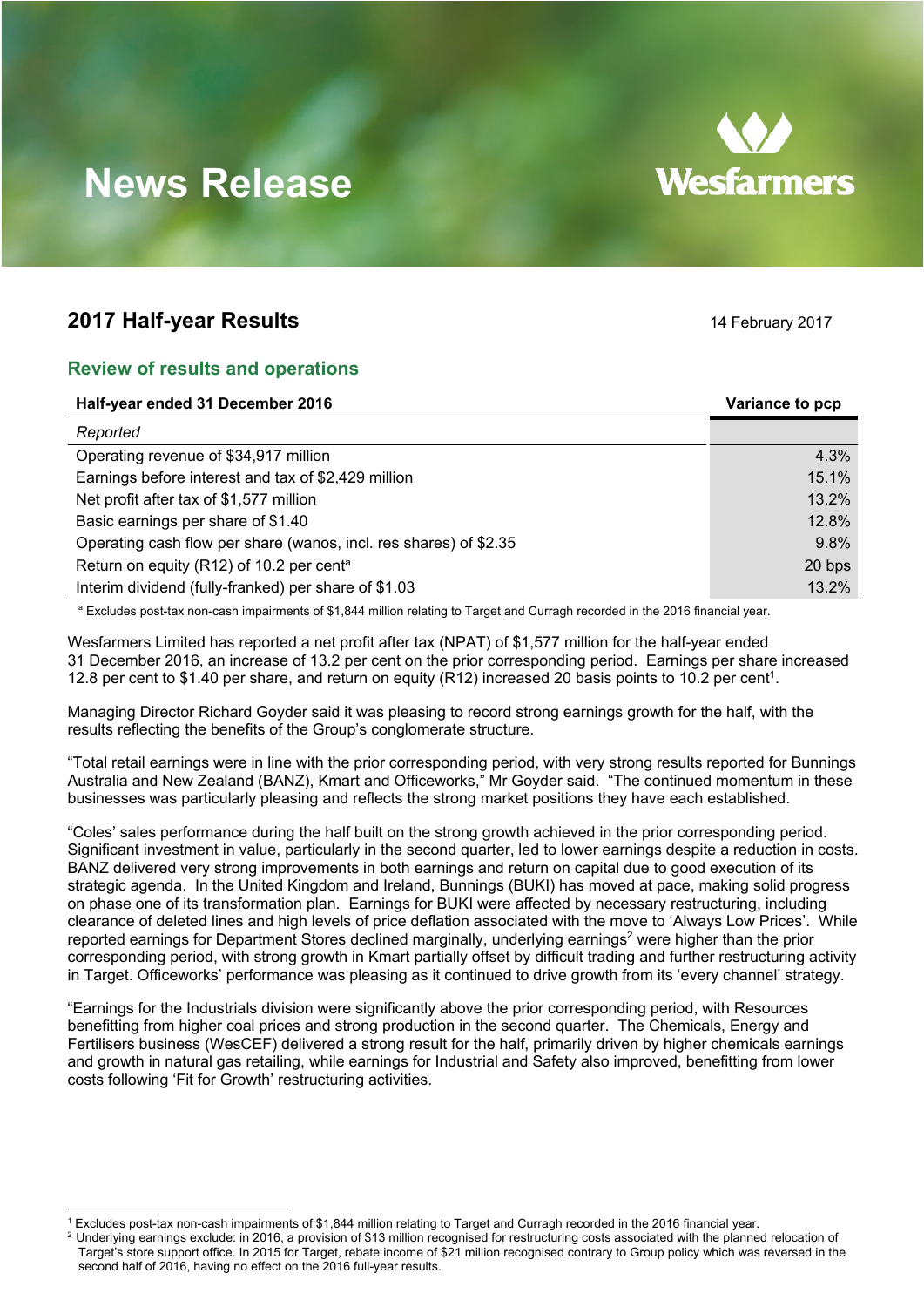#### **Wesfarmers Limited** 2017 Half-year Results Page 2

"The Group's cash flow management was a highlight for the half. Operating cash flows increased \$244 million to \$2,648 million, with the cash realisation ratio improving to 119.7 per cent<sup>3</sup>. Strict disciplines were also maintained in respect of capital expenditure, which contributed to a \$566 million increase in free cash flows to \$2,231 million. This resulted in a strengthening of the Group's balance sheet, with net financial debt at 31 December 2016 largely in line with the prior corresponding period, despite the debt-funded acquisition of Homebase in February 2016.

"In light of the overall improved Group earnings and cash flows, the directors today declared an increase of 13.2 per cent in the interim dividend to \$1.03 per share.

"The Group continues to focus on enhancing shareholder value through portfolio optimisation and, during the half, announced divestment options were being evaluated for the Resources business. This process is ongoing.

"The Group has also commenced a strategic review of Officeworks. Since Wesfarmers acquired Officeworks in 2007, the business has successfully executed a turnaround plan, more than doubling its earnings and improving its return on capital from 5.7 per cent in the 2009 financial year to 13.9 per cent in the current period. Officeworks is well positioned for future growth with a strong competitive position and ongoing initiatives to grow its addressable market. In light of its performance, options to monetise the value created for shareholders, including via an initial public offering<sup>4</sup>, are being evaluated. The business will be retained if divestment options do not meet Wesfarmers' valuation hurdles."

<sup>4</sup> This announcement does not constitute an offer to sell, or the solicitation of an offer to buy, any securities in any jurisdiction, including the United States. Any securities to be offered and sold in an initial public offering have not been, and will not be, registered under the U.S. Securities Act of 1933, as amended, and may not be offered or sold in the United States absent registration or an applicable exemption from registration requirements.

 $^3$  Operating cash flows as a percentage of net profit after tax, before depreciation and amortisation and NTIs.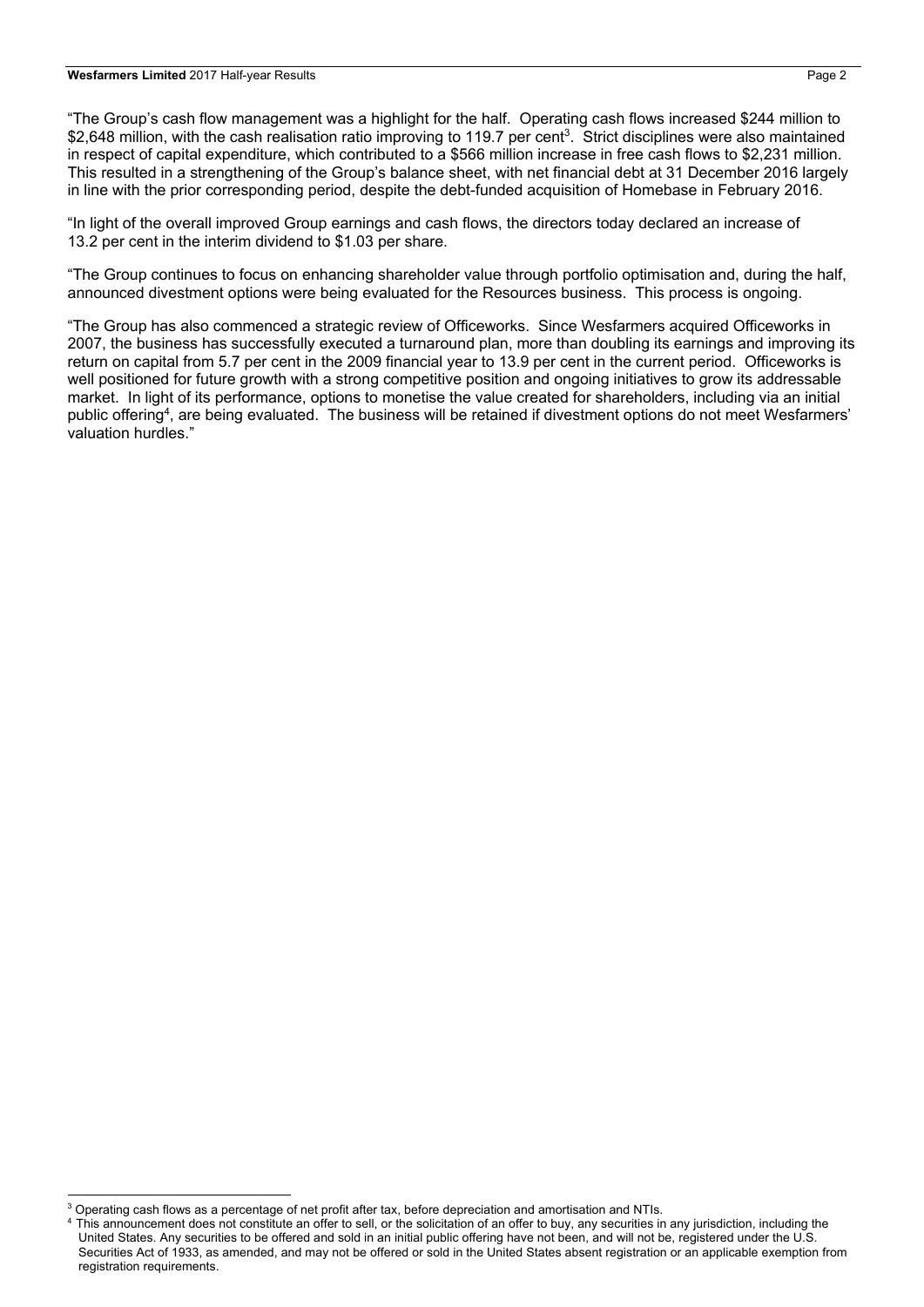#### **Group results summary**

| Half-year ended 31 December (\$m)                       | 2016   | 2015   | Variance % |
|---------------------------------------------------------|--------|--------|------------|
| <b>Key financials</b>                                   |        |        |            |
| Revenue                                                 | 34,917 | 33,462 | 4.3        |
| <b>EBITDA</b>                                           | 3,064  | 2,749  | 11.5       |
| <b>EBIT</b>                                             | 2,429  | 2,110  | 15.1       |
| <b>NPAT</b>                                             | 1,577  | 1,393  | 13.2       |
| Return on equity <sup>a</sup> (R12, %)                  | 10.2   | 10.0   | 20 bps     |
| <b>Cash flow</b>                                        |        |        |            |
| Operating cash flow                                     | 2,648  | 2,404  | 10.1       |
| Net capital expenditure                                 | 400    | 675    | (40.7)     |
| Free cash flow                                          | 2,231  | 1,665  | 34.0       |
| Cash realisation ratio <sup>b</sup> (%)                 | 119.7  | 118.3  | 140 bps    |
| Share data (cents per share)                            |        |        |            |
| Basic earnings per share                                | 140.1  | 124.2  | 12.8       |
| Operating cash flow per share (wanos, incl. res shares) | 234.9  | 213.9  | 9.8        |
| Interim ordinary dividend                               | 103    | 91     | 13.2       |
| <b>Balance sheet and gearing</b>                        |        |        |            |
| Net financial debt <sup>c</sup>                         | 5,360  | 5,261  | 1.9        |
| Interest cover <sup>d</sup> (cash basis) (R12, times)   | 18.9   | 19.3   | (2.1)      |
| Fixed charges cover <sup>d</sup> (R12, times)           | 2.7    | 3.0    | (10.0)     |

a 2016 excludes post-tax non-cash impairments of \$1,844 million relating to Target and Curragh recorded in the 2016 financial year.

**b Operating cash flows as a percentage of net profit after tax, before depreciation and amortisation and NTIs.** 

c Interest bearing liabilities less cash at bank and on deposit, net of cross currency interest rate swaps and interest rate swap contracts.

d 2016 excludes pre-tax non-cash impairments of \$2,116 million relating to Target and Curragh recorded in the 2016 financial year.

#### **Divisional earnings summary**

| Half-year ended 31 December (\$m) | 2016  | 2015  | Variance % |
|-----------------------------------|-------|-------|------------|
| <b>EBIT</b>                       |       |       |            |
| Coles                             | 920   | 945   | (2.6)      |
| Home Improvement                  | 722   | 701   | 3.0        |
| Department Stores <sup>a</sup>    | 387   | 393   | (1.5)      |
| <b>Officeworks</b>                | 62    | 59    | 5.1        |
| Industrialsb,c                    | 377   | 22    | n.m        |
| <b>Divisional EBIT</b>            | 2,468 | 2,120 | 16.4       |
| Other                             | (39)  | (10)  | n.m.       |
| <b>Reported EBIT</b>              | 2,429 | 2,110 | 15.1       |

a 2016 includes a provision of \$13 million recognised for restructuring costs associated with the planned relocation of Target's store support office. 2015 for Target includes rebate income of \$21 million recognised contrary to Group policy which was reversed in the second half of 2016, having no effect on the 2016 full-year results.

**b** 2016 for WesCEF includes a profit on sale of land of \$22 million. 2015 for WesCEF includes \$30 million of one-off restructuring costs associated with the decision to cease PVC manufacturing.

c 2015 for Industrial and Safety includes \$5 million of restructuring costs associated with the 'Fit for Growth' transformation.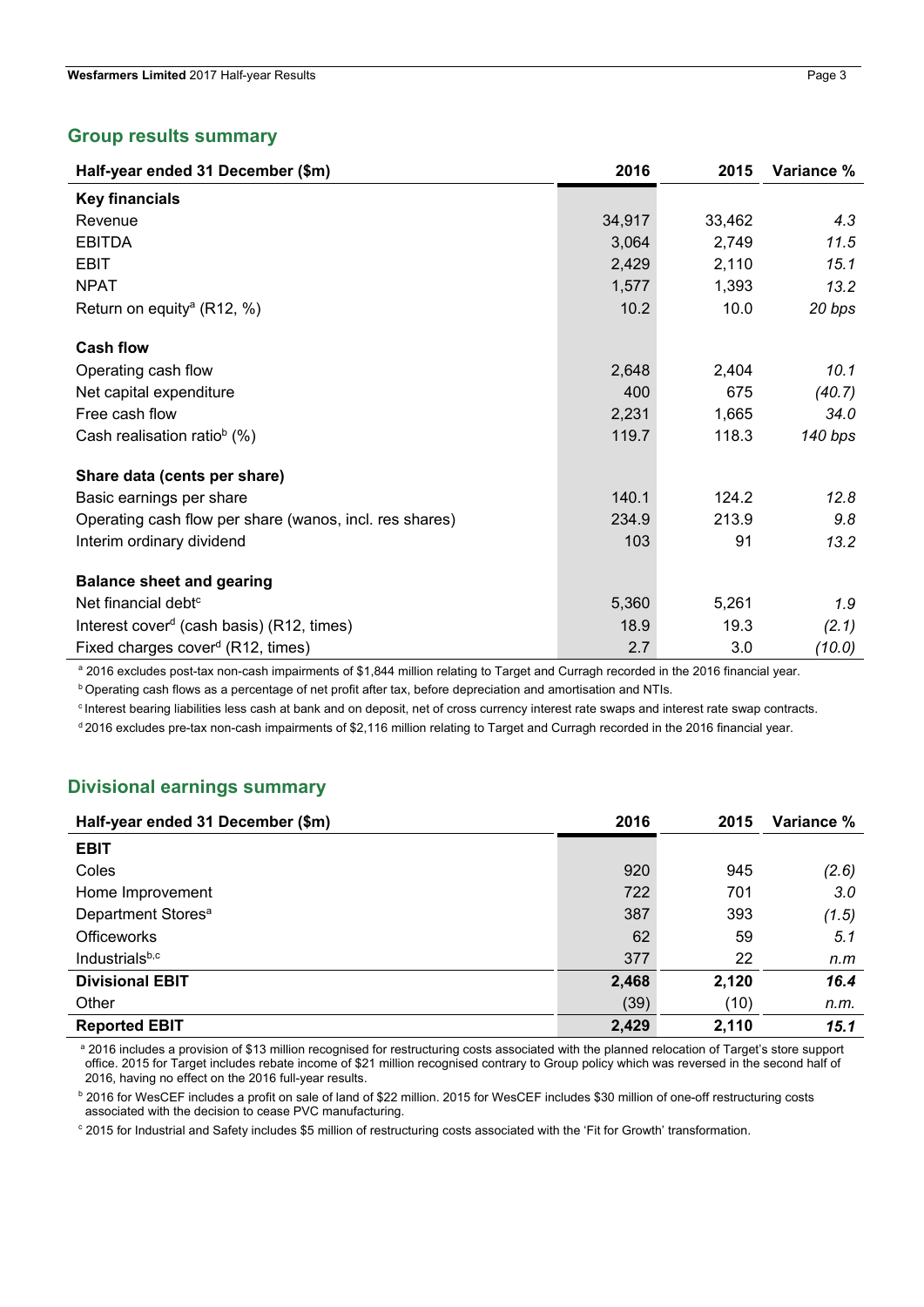#### **Performance overview – Divisional**

#### **Coles**

Earnings before interest and tax (earnings or EBIT) at Coles decreased 2.6 per cent to \$920 million for the half, with revenue in line with the previous corresponding period. Excluding the gains on the sale of Coles' interest in a number of joint venture properties to ISPT, earnings declined 6.8 per cent. Food and liquor recorded sales growth of 2.2 per cent, building on the strong growth recorded in the prior corresponding period.

"Coles' steadfast commitment to its customer-led strategy delivered continued growth in comparable transactions, basket size and sales per square metre during the half, with record results achieved on key customer feedback measures over the Christmas trading period," Mr Goyder said. "The decline in earnings was driven by lower margins following increased investments in value, which were weighted towards the second quarter, including through the absorption of cost price increases in meat. Costs of doing business were well managed, partially offsetting lower gross margins, despite Coles continuing to proactively invest to enhance the customer experience through better quality, availability and service.

"The transformation of Coles Liquor was progressed in line with expectations, with the business delivering positive comparable sales growth underpinned by transaction growth. Revenue at Coles Express decreased, due to lower fuel volumes and lower fuel prices, despite continued growth in store sales."

#### **Home Improvement**

BANZ delivered earnings growth of 9.8 per cent to \$770 million during the half, with revenue growth of 8.3 per cent. Earnings for the period included store closure provisions relating to the agreement with Home Consortium for new Bunnings sites.

"BANZ achieved another very strong result during the half, with store-on-store sales growth of 6.5 per cent and a 317 basis point improvement in return on capital to 39.0 per cent," Mr Goyder said. "The BANZ results for the half reflect its strong market position, which has been further supported through continued investment in customer value, stores and online."

BUKI reported a loss before interest and tax of £28 million (\$48 million) and revenue of £612 million (\$1,038 million).

"BUKI has made very good progress to separate Homebase from its former owner and begin repositioning the business," Mr Goyder said. "Pleasingly, the first Bunnings pilot store was successfully opened on 2 February 2017, with additional pilot stores currently under development."

#### **Department Stores**

Target's earnings of \$16 million were \$58 million lower than the prior corresponding period, with revenue decreasing 17.7 per cent.

"Target's results reflect both a difficult trading period and impacts associated with significant transition work underway," Mr Goyder said. "Key strategic priorities have been progressed, including the conversion to everyday low prices and work to reset buying disciplines. Good progress has also been made to reduce costs and improve working capital management."

Kmart's earnings increased 16.3 per cent to \$371 million on revenue growth of 8.9 per cent.

"Kmart produced another very strong result, with sales growth delivered in all categories, underpinned by growth in customer transactions and units sold," Mr Goyder said. "Continued investments in the store network, product enhancements, and sourcing and supply chain efficiencies also supported sales and earnings growth."

#### **Officeworks**

Officeworks' earnings of \$62 million were 5.1 per cent higher for the period, with revenue growth of 5.9 per cent.

"Officeworks continued to deliver strong growth in earnings and sales, resulting in an increase in return on capital of 136 basis points to 13.9 per cent," Mr Goyder said. "Growth in sales and earnings reflected continued improvements in merchandise layouts, new and expanded product ranges and ongoing price investment."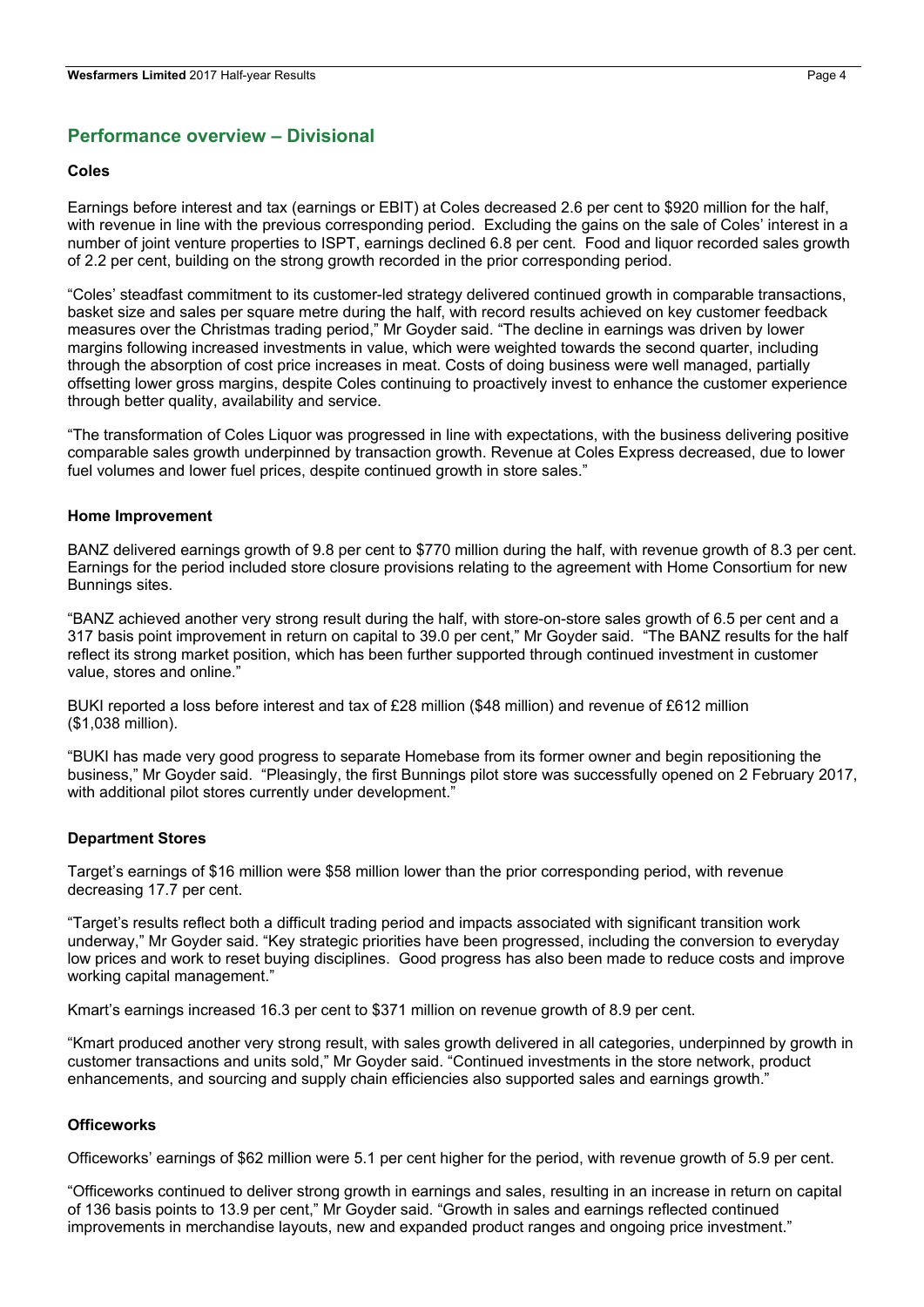#### **Industrials**

"Earnings for the Industrials division were \$377 million, \$355 million higher than the prior corresponding period, largely reflecting the significant increase in coal prices and strong production in the second quarter of the financial year," Mr Goyder said.

Reported earnings for WesCEF of \$187 million increased 79.8 per cent, including a one-off profit on sale of land of \$22 million. Underlying earnings, excluding the land sale and costs associated with the closure of PVC manufacturing in the prior period, increased 23.1 per cent.

"Earnings growth in WesCEF was driven by a strong contribution from the chemicals business," Mr Goyder said. "Kleenheat also delivered higher earnings for the half, supported by the continued strong growth in natural gas retailing."

The Industrial and Safety business recorded earnings growth of 44.4 per cent to \$52 million, with revenue declining 4.6 per cent to \$884 million.

"In Industrial and Safety, sales continued to be affected by subdued levels of investment in the mining and resources sectors," Mr Goyder said. "Earnings were higher due to cost savings achieved through the 'Fit for Growth' program."

The Resources business recorded earnings of \$138 million, \$256 million higher than the prior corresponding period, with revenue increasing 24.1 per cent.

"The improved result for the half was driven by a significant increase in coal prices for both Curragh and Bengalla," Mr Goyder said. "A continued focus on cost control and productivity also resulted in an improvement in production and mine cash costs in the second quarter of the financial year."

#### **Other businesses and cash flows**

Other businesses and corporate overheads reported a net expense of \$39 million for the half, compared to a net expense of \$10 million in the prior corresponding period, due to a lower contribution from BWP Trust.

Operating cash flows of \$2,648 million were \$244 million higher than the prior corresponding period, driven by higher earnings and favourable working capital movements. For the half, cash realisation increased 140 basis points to 119.7 per cent<sup>5</sup>.

Gross capital expenditure of \$924 million was \$135 million or 12.7 per cent lower than the prior corresponding period, due to fewer store openings in Home Improvement and lower expenditure in Target. Net capital expenditure of \$400 million was 40.7 per cent lower than the prior period, due to proceeds from property divestments being \$140 million higher at \$524 million. The increase in proceeds was driven by the divestment of Coles' interest in a number of joint venture properties to ISPT, and the sale of land by WesCEF.

Free cash flows of \$2,231 million were 34.0 per cent above the prior corresponding period. Stronger earnings and cash flow generation supported an increase in the interim dividend to 103 cents per share fully-franked.

Earlier this month, the Group announced the commencement of a ten year agreement between Coles and Citi for the distribution of Coles branded credit cards, which included the acquisition by Citi of Coles' credit card receivables. The net proceeds from this transaction will be applied to repay Group debt, further strengthening the Group's balance sheet.

<sup>5</sup> Operating cash flows as a percentage of net profit after tax, before depreciation and amortisation and NTIs.